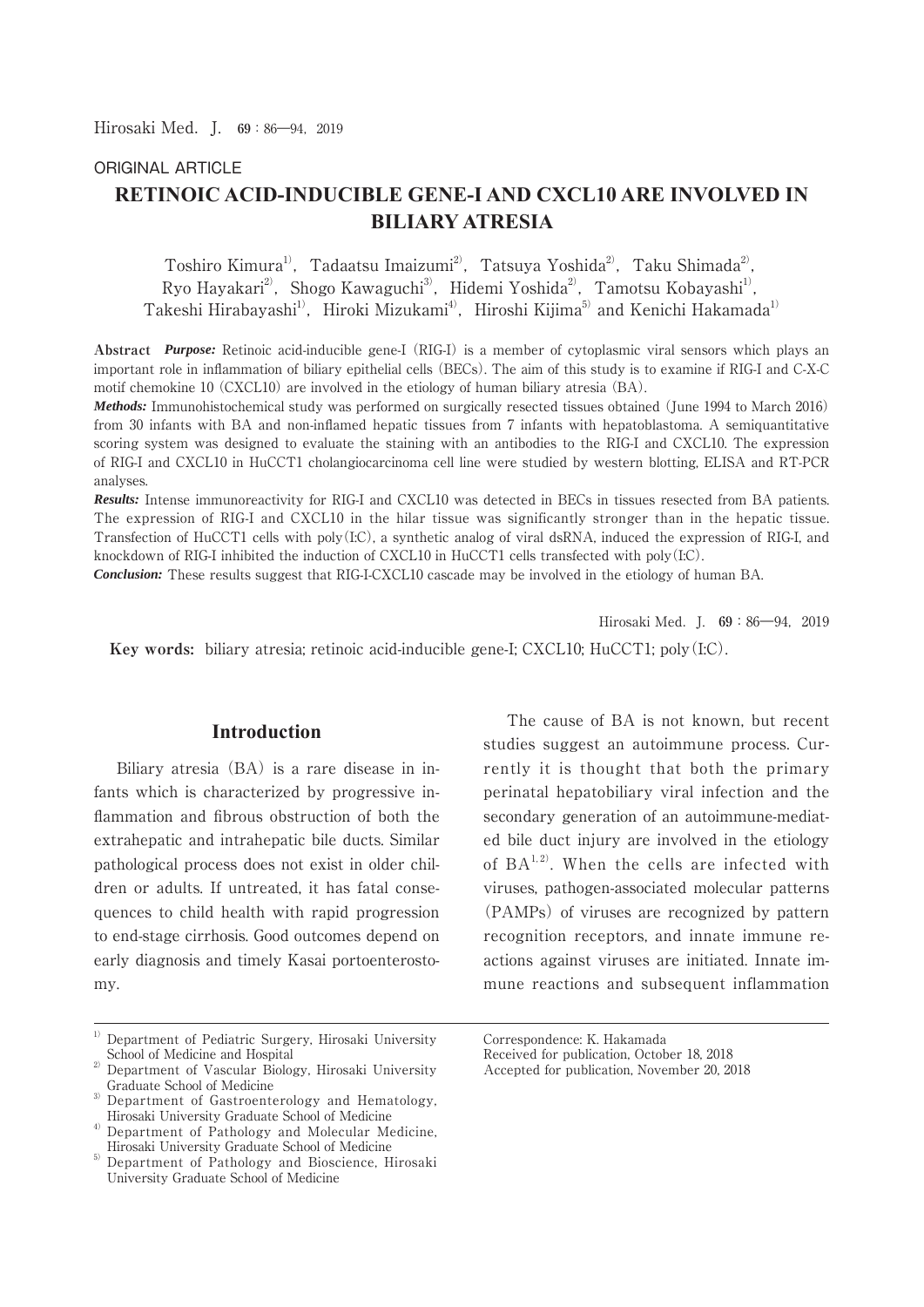are important for host defense, but dysregulated inflammation may lead to tissue injury. Since initially suggested by Landing in  $1974^3$ , several viruses have been implicated in the etiology of BA. Reoviridae, a kind of double-stranded RNA (dsRNA) virus, have been detected directly in injured livers and hilar tissues or indirectly by the presence of serological markers of infection in patients with BA. In animal studies, when mice of age 2 days were infected with rotavirus, a member of Reoviridae, they developed cholestasis and biliary obstruction similar to that of human  $BA^{4-6}$ . These findings suggest that infection with dsRNA viruses and following immune reactions may play an important role in the etiology of BA. However, the mechanisms by which dsRNA virus infection cause BA are still not known well.

 Retinoic acid-inducible gene-I (RIG-I) is a member of cytoplasmic viral sensors, and recognizes viral dsRNA. RIG-I is expressed in biliary epithelial cells (BECs) and is involved in biliary innate immune reactions<sup>7,8)</sup>. It is well known that activation of RIG-I signaling induces the expression of various cytokines and chemokines which induce inflammation by recruiting leukocytes.

 In the experimental BA model mice, overexpression of various chemokines has been report $ed^{9-12}$ . Among those chemokines, C-X-C motif chemokine 10 [CXCL10 (also known as IP-10; interferon gamma-induced protein 10)] was the only chemokine upregulated in all of above four studies. This suggests that CXCL10 may play an important role in the pathogenesis of experimental BA model animals. However, the role of CXCL10 in human BA is not fully elucidated.

 To clarify the etiology and pathogenesis of human BA, we performed immunohistochemical study of RIG-I and CXCL10 in the surgically resected specimen. Furthermore, cultured HuCCT1 cells, a human cholangiocarcinoma cell line, were transfected with polyinosinicpolycytidylic acid [poly(I:C), a synthetic analog of viral dsRNA] and the role of RIG-I signaling in the expression of CXCL10 was examined.

#### **Materials and methods**

### *Human subjects*

 A total of 30 patients with BA (average age, 2.3 months; male/female, 13/17) were examined. Control subjects were 7 patients with hepatoblastoma (average age, 11 months; male/ female, 4/3). These materials were surgically resected hilar tissues and hepatic tissues, which were retrieved from the files of the Department of Pathology and Molecular Medicine, Hirosaki University. Formalin-fixed, paraffin-embedded sections were prepared for histological observation and immunohistochemistry.

#### *Reagents*

 RPMI-1640 medium, Lipofectamine RNAi MAX reagent and M-MLV reverse transcriptase were purchased from Invitrogen (Frederick, MD, USA). Poly(I:C) was from Sigma (St. Louis, MA, USA). SsoAdvenced SYBR Green DNA polymerase mix was from Bio-rad (Herculus, CA, USA). Oligonucleotide primers for PCR were custom-synthesized by Greiner Japan (Atsugi, Japan). An enzyme-linked immunosorbent assay (ELISA) kit for CXCL10 and an anti-CXCL10 antibody were obtained from R&D systems (Minneapolis, MN, USA). A non-silencing negative control siRNA and siRNAs against RIG-I were from Qiagen (Hilden, Germany). dNTP mix was from Thermo Fisher Scientific (Asheville, MA, USA). An anti-RIG-I antibody for immunohistochemical staining was from LifeSpan BioSciences (Seattle, WA, USA), and an anti-RIG-I antiserum for western blot analysis was prepared as described previously<sup>13)</sup>. Anti- $\beta$ -actin antibody was from GeneTex (Irvine, CA, USA).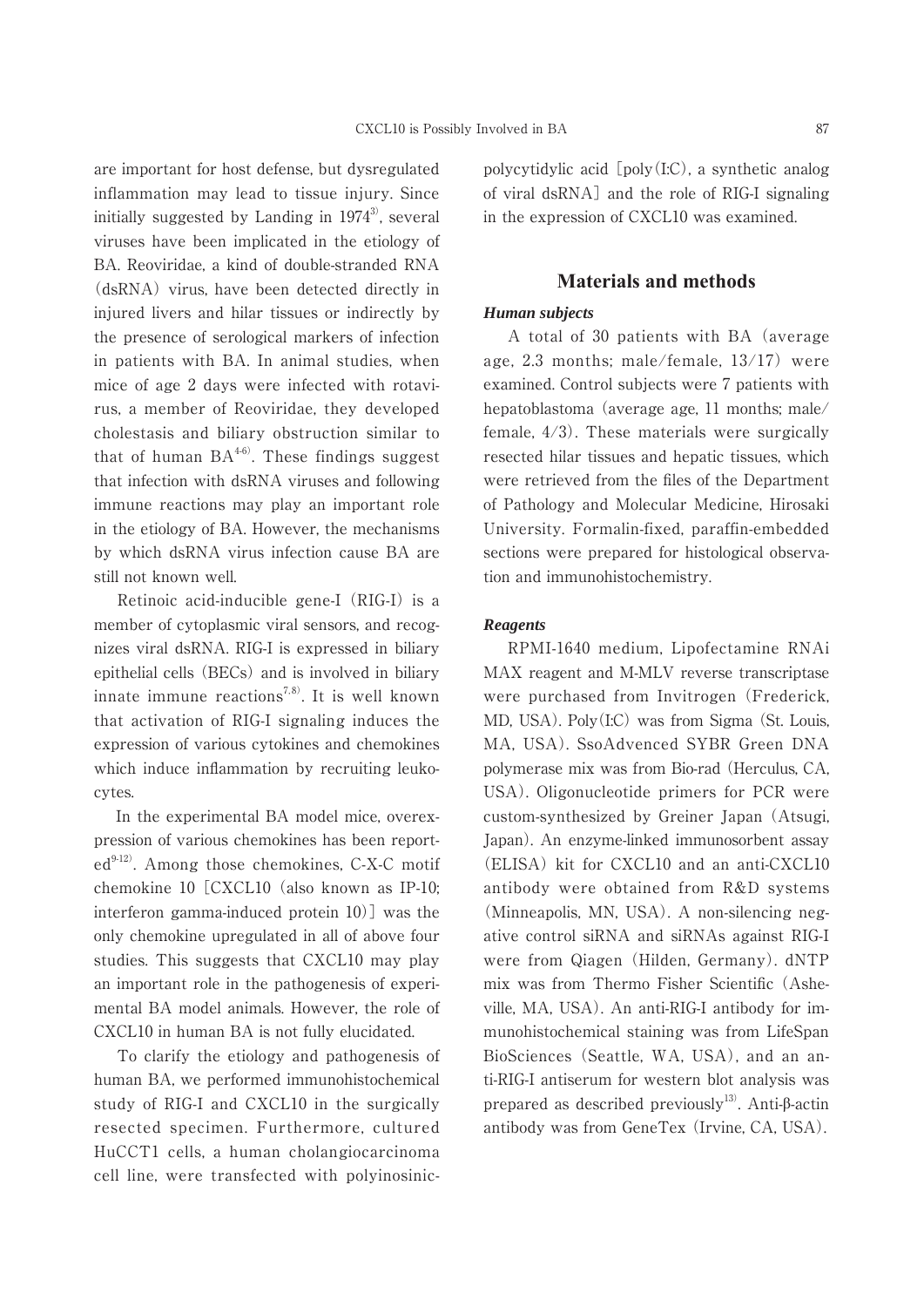#### *Immunohistochemical staining*

 The surgically resected specimens were obtained from archives of pathology files maintained at the Department of Pathology and Molecular Medicine, Hirosaki University. Hilar tissues and liver tissues were procured from 30 patients with BA and non-inflamed hepatic tissues from 7 patients with hepatoblastoma were used as controls.

 All specimens were fixed with 10% formalin and embedded in paraffin. The study conformed to the previsions of the Declaration of Helsinki and the ethical Declaration of the Japanese society of Pathology. Expression of RIG-I and CXCL10 in BECs were evaluated by immunohistochemical staining. Briefly, 4 µm-thick paraffin embedded sections of each specimen were deparaffinized, immersed in citrate buffer (pH 6.0) at 121℃ for 10 min for antigen retrieval. After blocking with normal rabbit serum, the specimens were incubated with a primary mouse anti-RIG-I antibody (1:100) or a goat anti-CXCL10 antibody (1:10) at 4℃ overnight. Finally, the sections were incubated with biotinylated anti-mouse IgG-IgA-IgM antibody or biotinylated anti-goat IgG antibody and the reaction was visualized using a Metal Enhanced DAB Substrate Kit, followed by light counterstaining with hematoxylin. We evaluated the degree of the expression for negative  $(-)$ , weak positive  $(+)$ , positive  $(++)$ , and strong positive  $(+++)$  semiquantitatively. "Weak positive" is the case which was positive at high-power magnification (400  $\times$ ). "Positive" is the case which was positive at low-power magnification  $(100 \times)$ . "Strong positive" is the case which was clearly stronger than positive cases.

#### *Cell culture*

 HuCCT1 cells were cultured using RPMI-1640 medium supplemented with 10% fetal bovine serum (FBS) as described<sup>14)</sup>. The cells were transfected with  $0.4 - 50$  ng/mL poly $(I:C)$  and were incubated for up to 48h. In RNA interference experiments, the cells were transfected with siRNA against RIG-I or control siRNA and were incubated for 24h. Then the cells were transfected with poly(I:C) and were additionally incubated as indicated. The additional incubation time was decided according to pilot studies (data not shown).

## *Quantitative real-time reverse transcription (RT)- PCR analysis*

 Total RNA was extracted from the cells after the incubation as indicated. Subsequently, singlestrand cDNA was synthesized using M-MLV reverse transcriptase. The expression levels of mRNAs for RIG-I, CXCL10 and GAPDH were examined with a quantitative real-time RT-PCR system. Values were normalized to GAPDH and expressed as relative fold increase. The primers used in this study are shown in Table 1.

#### *Western blot analysis*

 In western blot analysis, the cells were lysed with Laemmli's reducing lysis buffer after incubation. The lysates were denatured and subjected to electrophoresis on a 7.5% polyacrylamide gel. The proteins on the polyacrylamide gel were transferred to a polyvinylidene difluoride membrane. The membrane was incubated with an anti-RIG-I antibody  $(1:10000)$  and anti- $\beta$ -actin antibody (1:3000), followed by incubating with a secondary antibody labeled with horseradish peroxidase. A chemiluminescence substrate was used for immunodetection.

#### *ELISA*

 After the incubation indicated above, the cell-conditioned medium was collected and centrifuged. The concentration of CXCL10 protein in the supernatant was quantified with an ELISA kit according to the manufacturer's protocol.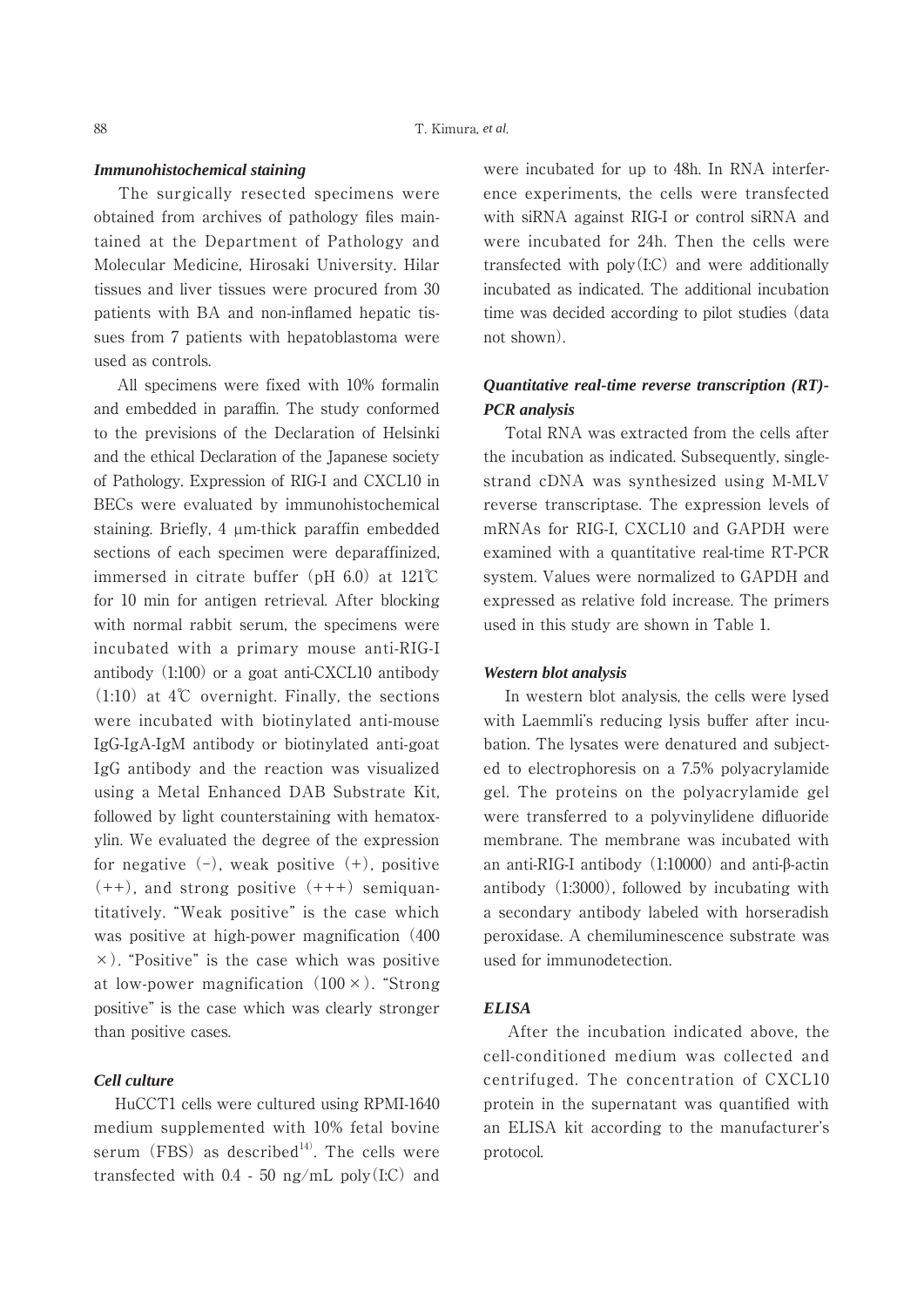**Table 1** Oligonucleotide primers for real-time quantitative RT-PCR

| cDNA               | primers                                |
|--------------------|----------------------------------------|
| $RIG-I$            | F: 5'-GCATATTGACTGGACGTGGCA-3'         |
|                    | R: 5'-CAGTCATGGCTGCAGTTCTGTC-3'        |
| CXCL <sub>10</sub> | F: 5'- ACCTCCAGTCTCAGCACCA -3'         |
|                    | R: 5'- TGGGAGGATGGCA A ATTCCATGGCA -3' |
| <b>GAPDH</b>       | F: 5' - CCACCCATGGCAAATTCCATGGCA -3'   |
|                    | R: 5' - TCTAGACGCCAGGTCAGGTCCACC -3'   |



**Figure 1** Expression of RIG-I and CXCL10 in biliary epithelial cells of BA. Immunohistochemical staining for RIG-I and CXCL10 was performed using non-inflamed part of hepatic tissues surgically resected from a patient with hepatoblastoma (A, B), and hepatic (C, D) and hilar tissues (E, F) from patients with BA. RIG-I and CXCL10 immunoactivity was detected in biliary epithelial cells in tissues from patients with BA, but not in most of control normal tissue. The expression was localized in cytoplasm of epithelial cells. In case of BA, the expression of RIG-I/CXCL10 in the hilar tissue was significantly stronger than in the hepatic tissue.

#### *Statistics*

 The results of real-time RT-PCR and ELISA are expressed as mean  $\pm$  SD (n=3). Data was analyzed by *t*-test and differences were considered significant at *P* <0.05.

#### *Ethical considerations*

 This study was approved by the ethics committees of Hirosaki University.

## **Results**

# *RIG-I and CXCL10 are expressed in biliary epithelial cells of patients with BA*

 Immunohistochemical evaluation disclosed that expression of RIG-I and CXCL10 has been observed in cytoplasm of BECs to the various extent in patients with BA (C-1F). In contrast,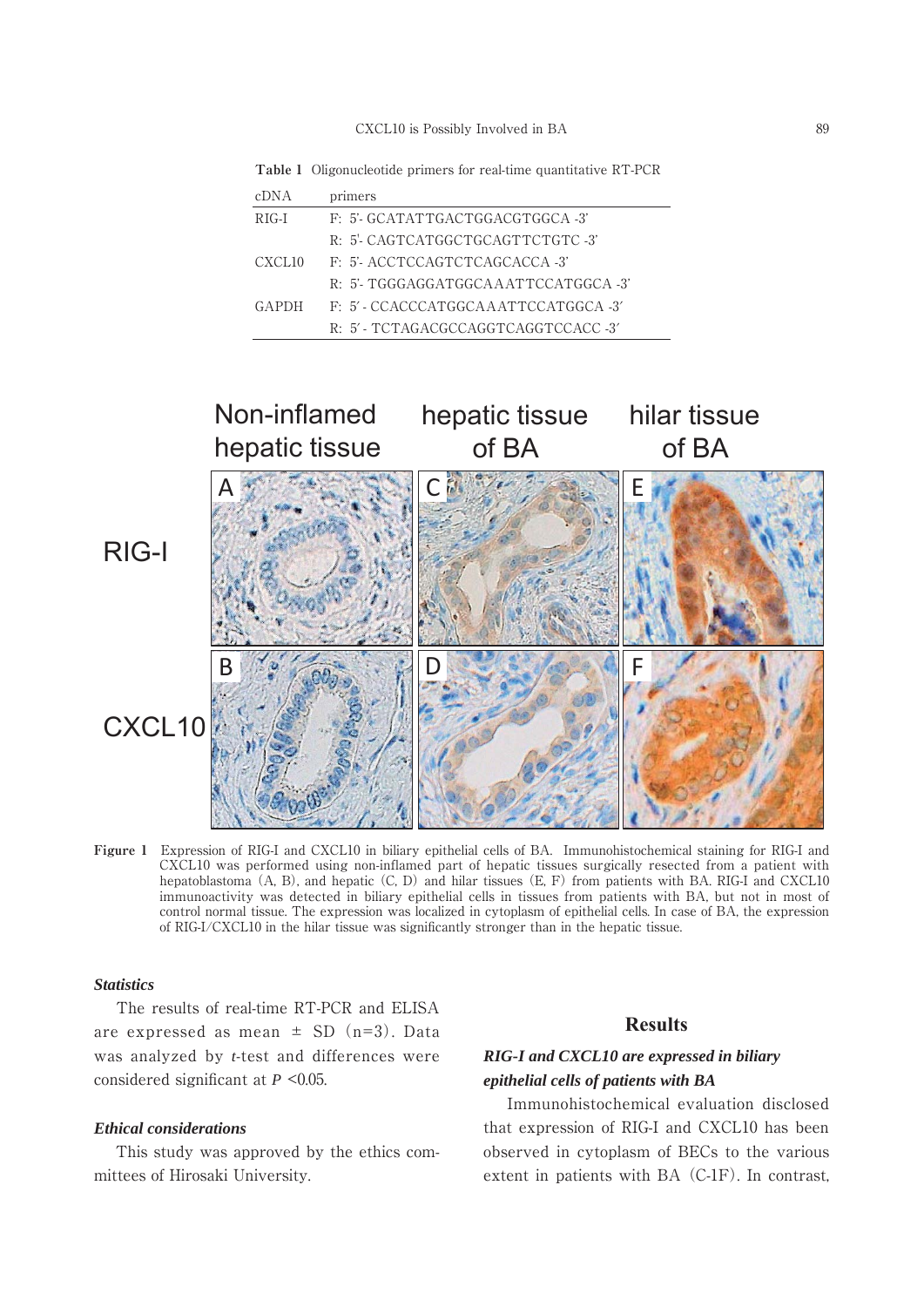**Table 2** Semiquantitative evaluation of the stainability of RIG-I

| RIG-I staining  |                             |                          |                |     |
|-----------------|-----------------------------|--------------------------|----------------|-----|
| control         | Non-inflamed hepatic tissue |                          |                |     |
| biliary atresia | Hilar tissue                | <b>Contract Contract</b> | $\blacksquare$ | -13 |
|                 | Hepatic tissue              | $\mathbf{11}$            | - 17           |     |



**Figure 2** Polyinosinic-polycytidylic acid [poly(I:C)] induces the expression of RIG-I mRNA and protein in HuCCT1 human bile duct carcinoma cells in concentration-dependent manners. The cells were transfected with 0.4 - 50 ng/mL poly(I:C) and were cultured for 24 h. After the incubation, RNA was extracted from the cells. The expression of RIG-I mRNA was examined using quantitative real-time RT-PCR analysis (A). Values are shown as means+/-SD (n=3). The cells were lysed using Laemmli's reducing lysis buffer, and RIG-I protein in the cells was examined with western blotting (B).

 $\mathbf{0}$ 

 $0.4$ 

 $\overline{2}$ 

poly(I:C) (ng/ml)

10

50

almost no RIG-I and CXCL10 expression has been found in controls (Fig. 1A, 1B). Marked expression of RIG-I and CXCL10 have been found in BECs of both hilar and hepatic tissue in BA. The expression of these molecules in hilar



dependent manners. The cells were transfected with 30 ng/mL poly(I:C) and were cultured for up to 48 h. Then the cells were subjected to quantitative real-time RT-PCR (A) and western blotting (B). Values in (A) are means+/-SD  $(n=3)$ .

tissues has been stronger than in hepatic tissue. The strong positive has been observed only for hilar tissue of BA. On the other hand, in the hepatic tissue of BA, almost all cases were weak positive or positive (Table 2).

# *Poly(I:C) induces the expression of RIG-I in HuCCT1 human bile duct epithelial cells*

 Transfection of the cells with poly(I:C) has induced the expression of RIG-I mRNA and protein in concentration-dependent manners in

<sup>90</sup> T. Kimura, *et al*.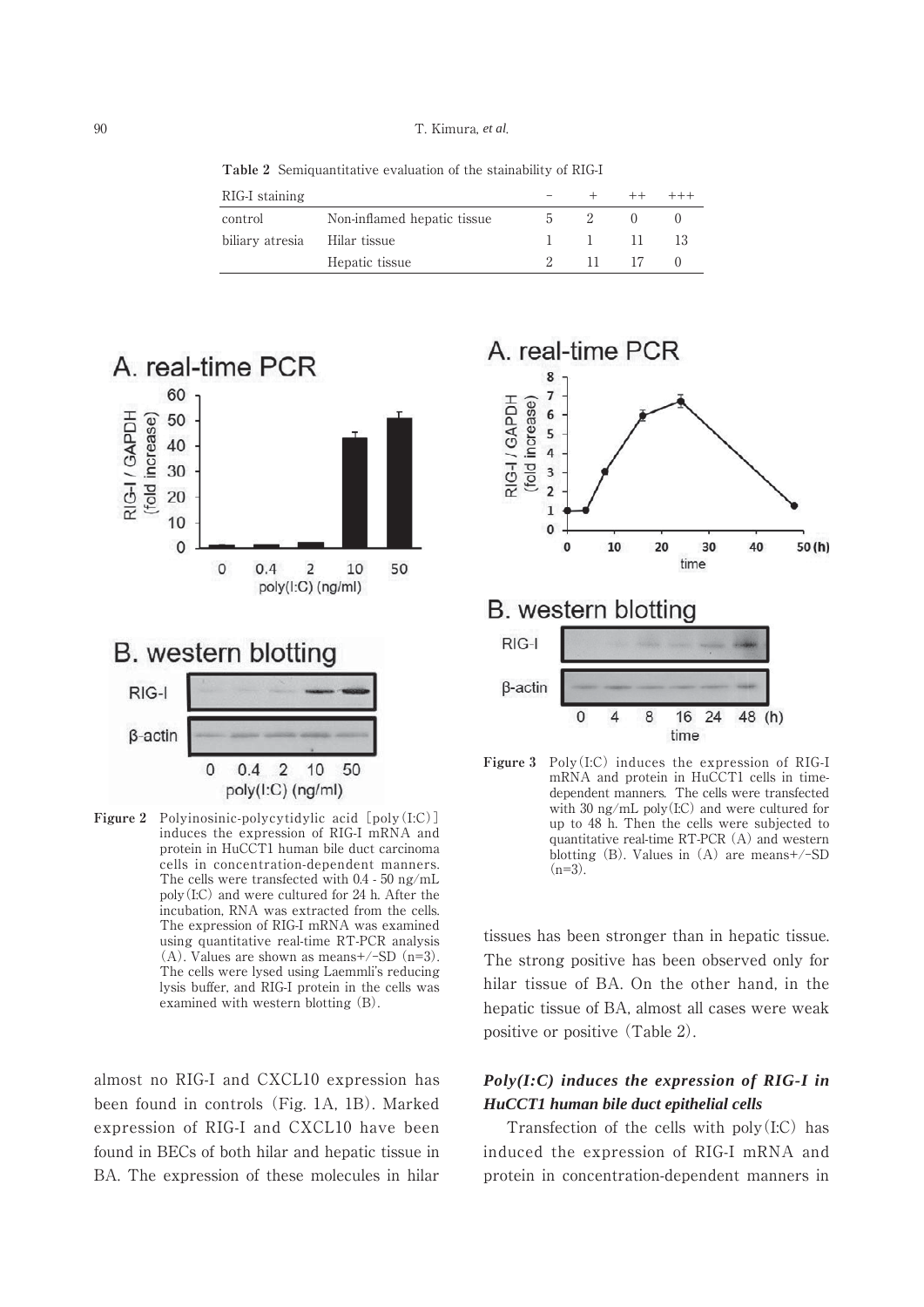

**Figure 4** Knockdown of RIG-I inhibited the expression of CXCL10 in HuCCT1 cells transfected with poly(I:C). The cells were transfected with a specific siRNA against RIG-I or a control siRNA. After incubating for 24 h, the cells were transfected with 30 ng/mL poly(I:C). The cells were further incubated for 24 h. The cell-conditioned medium was collected and the cells were lysed. Expression of CXCL10 mRNA was quantified by real-time RT-PCR (A). The concentration of CXCL10 protein in the medium was measured by an ELISA (B) (n=3,  $*p<0.05$ ). RIG-I protein expression was examined by western blotting (C).

HuCCT1 cells (Fig. 2A and B). RIG-I mRNA has began to increase 8 h after the transfection, and its expression reached a maximal level 24 h after the treatment (Fig. 3A). The increase of RIG-I protein has lagged behind the mRNA expression and significant increase has been detected 48h after the transfection with poly  $(I:C)$  (Fig. 3B).

# *RIG-I is involved in the expression of CXCL10 in HuCCT1 cells transfected with poly(I:C)*

 Transfection of HuCCT1 cells with a specific siRNA against RIG-I has inhibited the expression of CXCL10 mRNA and protein (Fig. 4A and B) induced by poly(I:C). Effective knockdown of RIG-I has been confirmed by western blotting (Fig. 4C).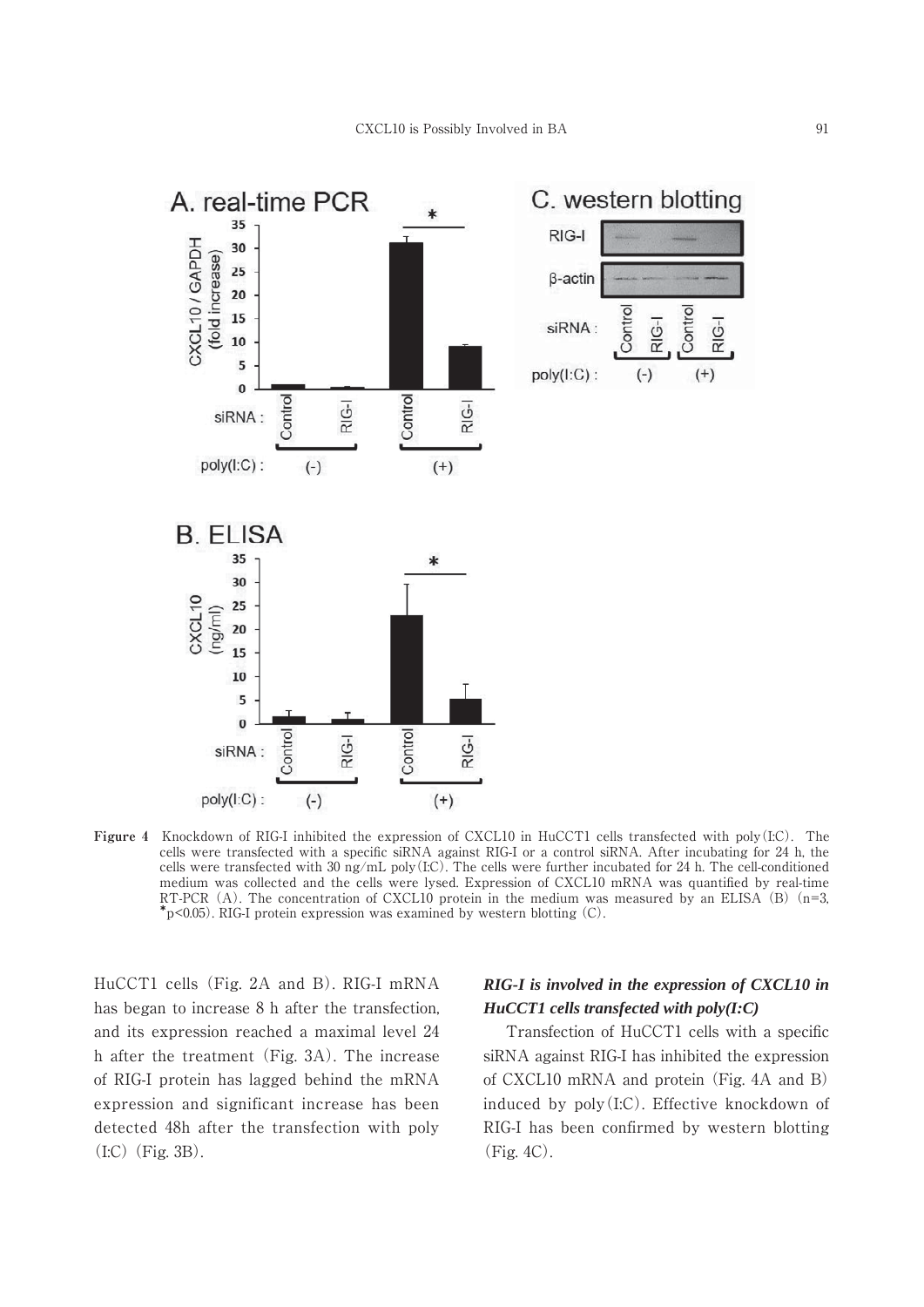## **Discussion**

 We have detected, in the present study, the expression of RIG-I and CXCL10 in BECs in tissues resected from BA patients. The expression in BECs of the hilar tissue has tended to be stronger than in BECs of the hepatic tissue. In addition, RIG-I mRNA and protein have been increased in HuCCT1 cells transfected with poly (I:C). We have found that knockdown of RIG-I inhibited the induction of CXCL10 in HuCCT1 cells transfected with  $poly(I:C)$ , suggesting that activation of RIG-I and subsequent signaling is involved in poly(I:C)-induced CXCL10 expression.

 Biliary tree is a duct to drain biles secreted by hepatocytes into duodenum. Recent studies have suggested that BECs play various roles associated with innate and acquired immunities in biliary tree in addition to the function as a draining duct of biles. Anatomically, biliary tree directly connects to duodenum, and duodenal microorganisms are believed to be a source of biliary bacterial  $infection<sup>15</sup>$ . To guard against bacterial invasion, BECs secrete mucus, polymeric immunoglobulin A, and antibiotics such as lactoferrin and defensin into bile $^{16-18}$ . Therefore, BECs can be regarded as a mucosal epithelium. Moreover, the biliary tract is anatomically divided into the intrahepatic and extrahepatic biliary tree, and the former is subdivided into intrahepatic large and small bile ducts<sup>19)</sup>. Small bile ducts are further divided into the septal bile ducts, interlobular bile ducts, cholangiole, canal of Hering, and bile canaliculus according to their size. Extrahepatic bile ducts and intrahepatic large bile ducts are accompanied with peribiliary glands, and extrahepatic, intrahepatic large and septal bile ducts have mucous granules in supernuclear region<sup>20)</sup>. Therefore, it is suggested that BECs of the central side, not peripheral side, are equipped with self-defense system. In our study, strong expression of RIG-I and CXCL10 in BECs of the hilar tissue have suggested that the viral infection with BECs of the central side may be important in the inflammatory reactions in BA.

 RIG-I is innate immune-recognition receptor that recognize PAMPs. RIG-I contains an RNA helicase domain at C-terminus that functions as a sensor for dsRNA yielded by viruses, and two caspase recruitment domains (CARDs) at Nterminus that transmit the signaling to downstream<sup>7</sup>. In a former study, RIG-I is reported to be expressed and involved in CXCL10 expression in intestinal epithelial cells $^{21}$ . In cultured human BECs, RIG-I is shown to activate nuclear transcription factors including NF-kB and interferon regulatory factor-3 (IRF-3) and produce IFN- $\beta$  by the introduction of poly $(L.C)^{8, 22}$ . NF-kB is a key molecule in the expression of various inflammatory genes and IRF-3 is an important transcriptional factor in antiviral innate immune reaction. The results of present study suggest that RIG-I may be involved in the CXCL10 expression in human BECs of BA.

 Although the mechanisms by which CXCL10 contribute to the etiology of BA has not been clarified yet in the present study. CXCL10 may induce the chemotaxis of leukocytes and following inflammation. In addition, it has been suggested that CXCL10 is a profibrotic factor which participates in a crosstalk between hepatocytes, hepatic stellate cells, and immune cells $^{23}$ . Even after Kasai portoenterostomy, fibrosis of the liver progresses in about 70% of children. Therefore, CXCL10 may play an important role in the hepatic fibrogenesis of BA patients. The detailed role of RIG-I-CXCL10 cascade in fibrosis following inflammation should be further investigated.

 In summary, the present study has suggested that this cascade may contribute to the dsRNA virus-induced inflammatory reactions in the BECs, and may be involved in the etiology of human BA.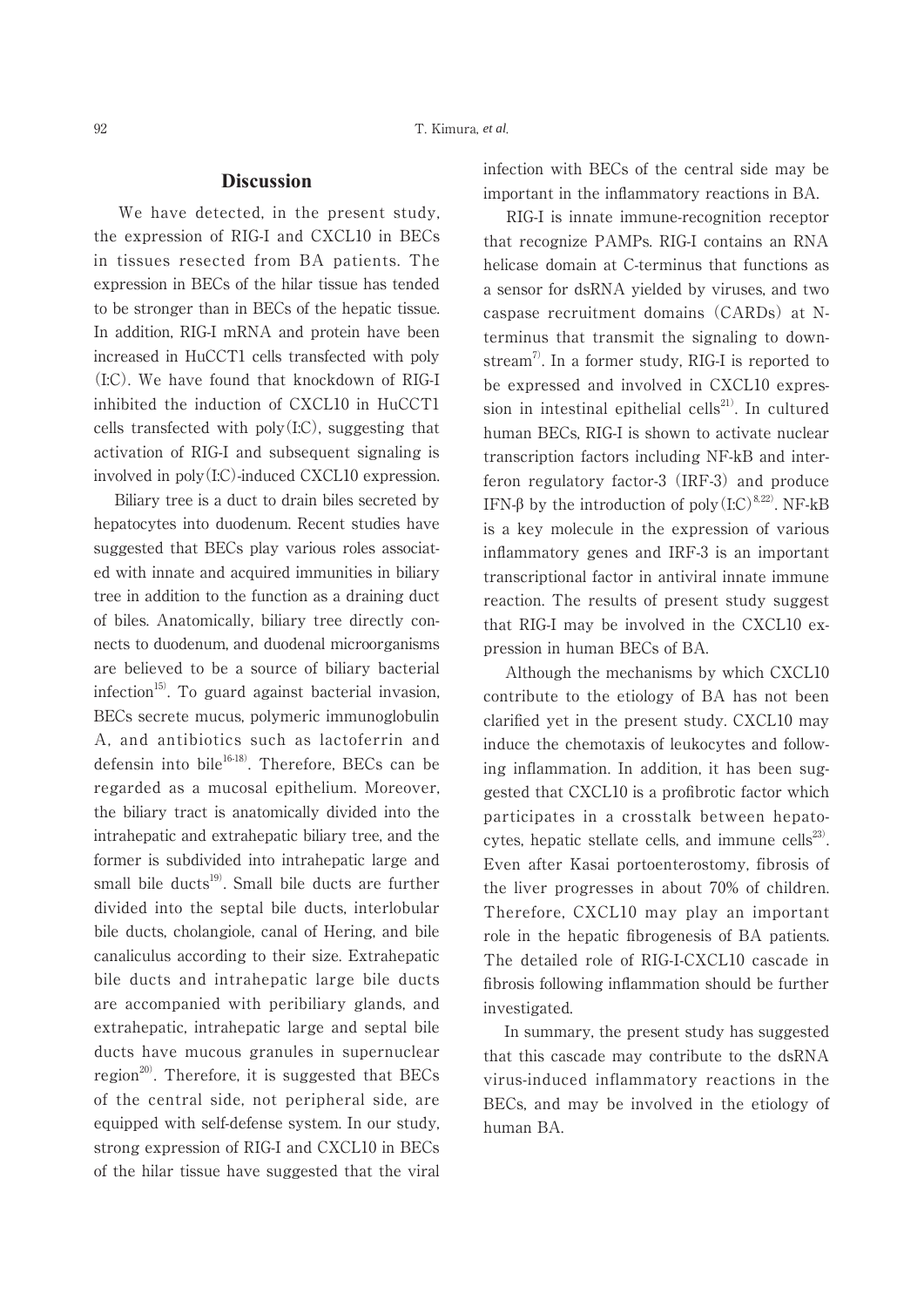### **Conflicts of interest statement**

 All authors have no conflict of interest directly relevant to the content of this article.

## **Acknowledgement**

 We sincerely thank Dr. Michihiro Sugai for study direction. We also wish to express our gratitude to S. Ogasawara for her technical assistance.

## **References**

- 1)Abdalla AF, Fathy A, Zalata KR, Megahed A, Abo-Alyazeed A, El Regal ME. Morphometric assessment of liver fibrosis may enhance early diagnosis of biliary atresia. World J Pediatr. 2013;9:330-5.
- 2)Lindenbach BD, Evans MJ, Syder AJ, Wölk B, Tellinghuisen TL, Liu CC, Maruyama T, et al. Complete replication of hepatitis C virus in cell culture. Science. 2005;309:623-6.
- 3)Landing BH. Considerations of the pathogenesis of neonatal hepatitis, biliary atresia and choledochal cyst―the concept of infantile obstructive cholangiopathy. Prog Pdiatr Surg. 1974;6:113-39.
- 4)Riepenhoff-Talty M, Schaekel K, Clark HF, Mueller W, Uhnoo I, Rossi T, Fisher J, et al. Group A rotaviruses produce extrahepatic biliary obstruction in orally inoculated newborn mice. Pediatr Res. 1993;33:394-9.
- 5)Szavay PO, Leonhardt J, Czech-Schmidt G, Petersen C. The role of reovirus type 3 infection in an established murine model for biliary atresia. Eur J Pediatr Surg. 2002;12:248-50.
- 6)Allen SR, Jafri M, Donnelly B, McNeal M, Witte D, Bezerra J, Ward R, et al. Effect of rotavirus strain on the murine model of biliary atresia. J Virol. 2007;81:1671-9.
- 7)Yoneyama M, Kikuchi M, Natsukawa T, Shinobu N, Imaizumi T, Miyagishi M, Taira K, et al. The RNA helicase RIG-I has an essential function in double-stranded RNA-induced innate antiviral

responses. Nat Immunol. 2004;5:730-7.

- 8)Harada K, Sato Y, Itatsu K, Isse K, Ikeda H, Yasoshima M, Zen Y, et al. Innate immune response to double-stranded RNA in biliary epithelial cells is associated with the pathogenesis of biliary atresia. Hepatology. 2007;46:1146-54.
- 9)Leonhardt J, Stanulla M, von Wasielewski R, Skokowa J, Kübler J, Ure BM, Petersen C. Gene expression profile of the infective murine model for biliary atresia. Pediatr Surg Int. 2006;22:84-9.
- 10)Zhao R, Dong R, Yang Y, Wang Y, Ma J, Wang J, Li H, et al. MicroRNA-155 modulates bile duct inflammation by targeting the suppressor of cytokine signaling 1 in biliary atresia. Pediatr Res. 2017;82:1007-16.
- 11)Koniaris LG, Zimmers-Koniaris T, Hsiao EC, Chavin K, Sitzmann JV, Farber JM. Cytokineresponsive gene-2/IFN-inducible protein-10 expression in multiple models of liver and bile duct injury suggests a role in tissue regeneration. J Immunol. 2001;167:399-406.
- 12)Carvalho E, Liu C, Shivakumar P, Sabla G, Aronow B, Bezerra JA. Analysis of the biliary transcriptome in experimental biliary atresia. Gastroenterology. 2005;129:713-7.
- 13)Imaizumi T, Aratani S, Nakajima T, Carlson M, Matsumiya T, Tanji K, Ookawa K, et al. Retinoic Acid-Inducible Gene-I Is Induced in Endothelial Cells by LPS and Regulates Expression of COX-2. Biochem Biophys Res Commun. 2002;292:274-9.
- 14)Shimada T, Imaizumi T, Shirai K, Tatsuta T, Kimura T, Hayakari R, Yoshida H, et al. CCL5 is induced by TLR3 signaling in HuCCT1 human biliary epithelial cells: possible involvement in the pathogenesis of biliary atresia. Biomed Res. 2017;38:269-76.
- 15)Nakanuma Y, Yamaguchi K, Ohta G, Terada T. Pathologic features of hepatolithiasis in Japan. Hum Pathol. 1988;19:1181-6.
- 16)Sugiura H, Nakanuma Y. Secretory component and immunoglobulins in the intrahepatic biliary tree and peribiliary gland in normal livers and hepatolithiasis. Gastroenterol Jpn. 1989;24:308-14.
- 17)Saito K, Nakanuma Y. Lactoferrin and lysozyme